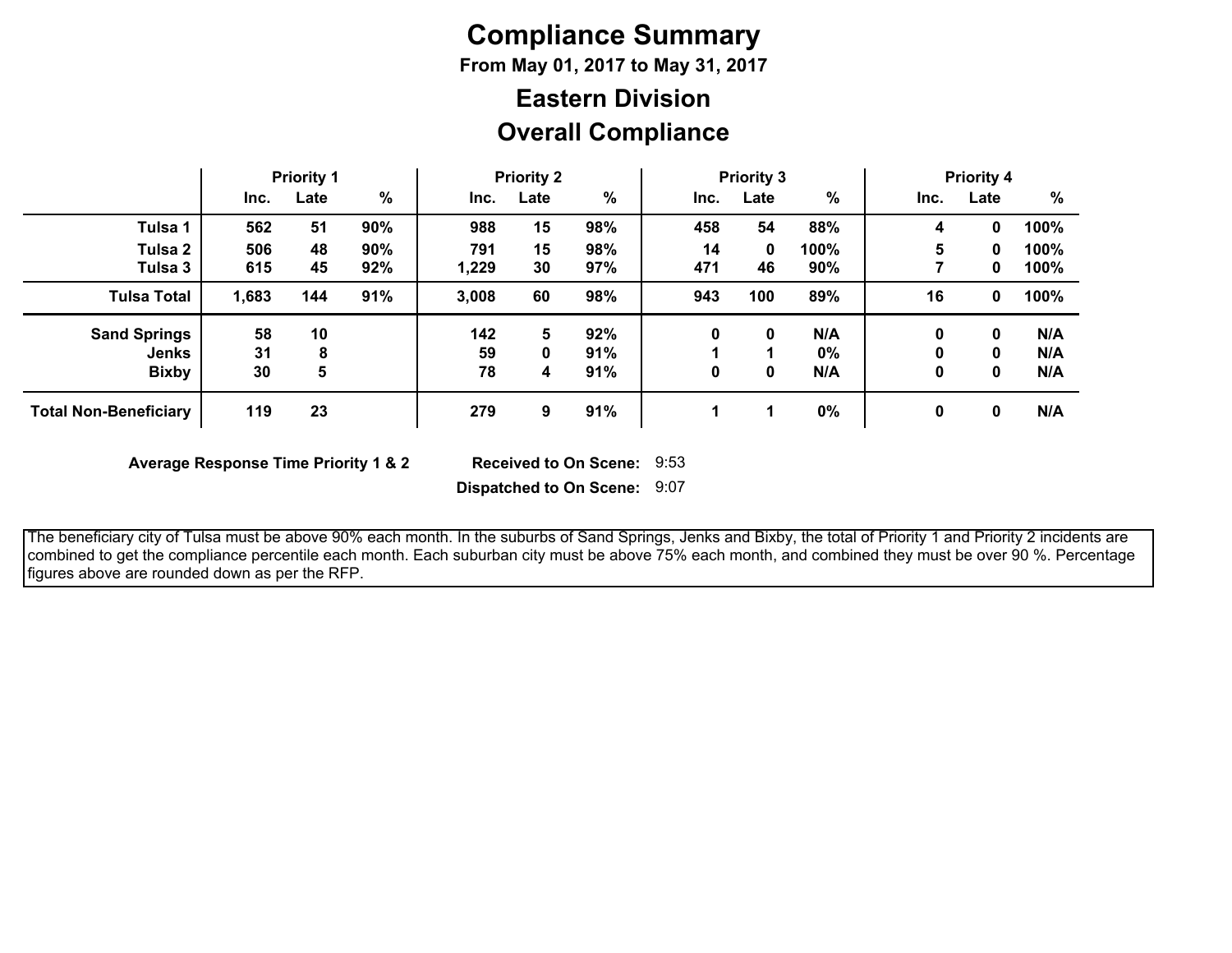# **Compliance Summary**

**From May 01, 2017 to May 31, 2017**

### **Overall Compliance Western Division**

|                               | <b>Priority 1</b> |           | <b>Priority 2</b> |              |      | <b>Priority 3</b> |      |             |      | <b>Priority 4</b> |              |      |
|-------------------------------|-------------------|-----------|-------------------|--------------|------|-------------------|------|-------------|------|-------------------|--------------|------|
|                               |                   | Inc. Late | $\%$              | Inc.         | Late | $\%$              | Inc. | Late        | $\%$ | Inc.              | Late         | %    |
| <b>Oklahoma City 1</b>        | 947               | 67        | 92%               | 1,690        | 17   | 98%               | 426  | 13          | 96%  | 4                 | 0            | 100% |
| <b>Oklahoma City 2</b>        | 941               | 110       | 88%               | 1,451        | 29   | 98%               | 260  | 9           | 96%  | 0                 | 0            | N/A  |
| <b>Edmond</b>                 | 184               | 18        | 90%               | 224          | 5    | 97%               | 72   | 5           | 93%  | 0                 | 0            | N/A  |
| <b>Total OKC &amp; Edmond</b> | 2,072             | 195       | 90%               | 3,365        | 51   | 98%               | 758  | 27          | 96%  | 4                 | 0            | 100% |
| <b>Warr Acres</b>             | 22                |           |                   | 41           | 0    | 98%               | 0    | 0           | N/A  | 0                 | 0            | N/A  |
| <b>Bethany</b>                | 67                | 8         |                   | 96           | 1    | 94%               |      | 0           | 100% | $\mathbf{0}$      | $\bf{0}$     | N/A  |
| <b>Mustang</b>                | 33                | 14        |                   | 45           | 4    | 76%               | 19   | 0           | 100% | 0                 | $\mathbf{0}$ | N/A  |
| <b>The Village</b>            | 25                | $\bf{0}$  |                   | 45           | 1    | 98%               | 0    | 0           | N/A  | 0                 | $\mathbf{0}$ | N/A  |
| <b>Nichols Hills</b>          | 4                 | 0         |                   | $\mathbf{2}$ | 0    | 100%              | 0    | 0           | N/A  | 0                 | $\mathbf 0$  | N/A  |
| <b>Total Non-Beneficiary</b>  | 151               | 23        |                   | 229          | 6    | 92%               | 20   | $\mathbf 0$ | 100% | 0                 | $\mathbf 0$  | N/A  |
| <b>Piedmont</b>               | 7                 |           |                   | 4            |      |                   | 0    |             |      | 0                 |              |      |

**Average Response Time Priority 1 & 2** 

**Dispatched to On Scene:** 9:07 Received to On Scene: 9:35

 The beneficiary cities of Oklahoma City and Edmond must be above 90% each month. In the suburbs of Warr Acres, Bethany, Mustang, The Village, and Nichols Hills, the total of Priority 1 and Priority 2 incidents are combined to get the compliance percentile each month. Each suburban city must be above 75% each month, and combined they must be over 90 %. Percentage figures above are rounded down as per the RFP.